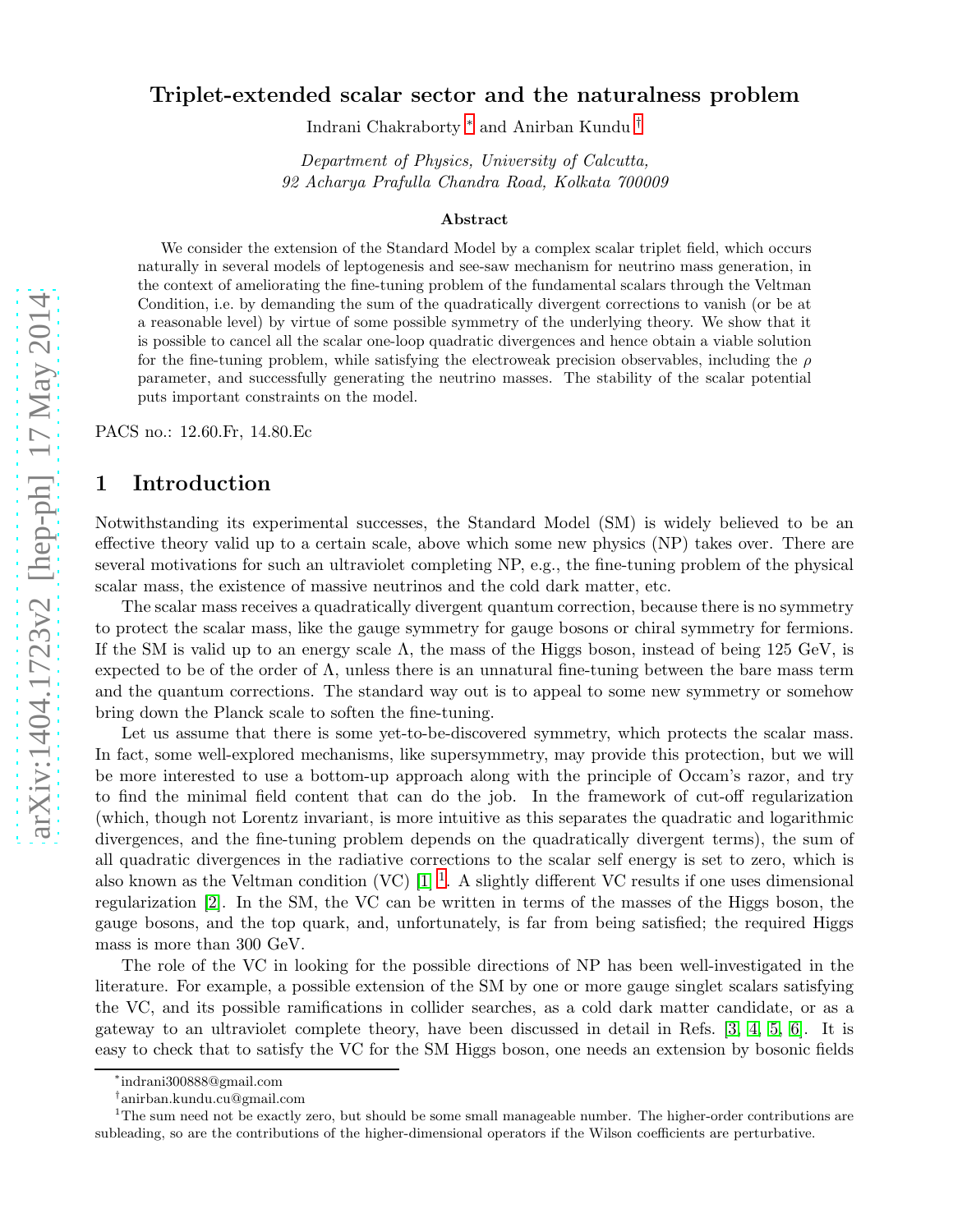that couple to the former and hence contribute to the quadratic divergence. A minimally extended scalar sector is enough if one is interested only in the fine-tuning of the SM Higgs; however, one would naturally expect to satisfy the VC for the new scalars too. If the new scalars do not couple to the SM fermions (like the singlet extension), one has to bring in some new fermions at the same time.

In this paper, we concentrate on the extension of the SM with a complex triplet scalar [\[7,](#page-9-2) [8\]](#page-9-3). Why a scalar extension? As we will show, cancellation of quadratic divergences to the Higgs mass requires extra bosonic degrees of freedom that couple to the SM Higgs at the tree-level. Extra gauge fields can also be invoked, but one anyway needs more scalars to give them mass in a gauge-invariant way. An alternative option, the two-Higgs doublet models, has been discussed elsewhere [\[9\]](#page-9-4).

Triplet scalars have received a lot of attention in the literature, including a detailed study of couplings and mass spectrum [\[10\]](#page-9-5), radiative corrections, renormalizability issues, and precision observables [\[11\]](#page-9-6), enhancement of the  $h \to \gamma\gamma$  branching ratio [\[12\]](#page-9-7), and collider studies [\[13\]](#page-9-8) <sup>[2](#page-1-0)</sup>. However, their main appeal lies in neutrino mass generation through the see-saw mechanism [\[14\]](#page-9-9) with a lepton number  $(L)$ violating interaction, and also the type-II leptogenesis scenario [\[15\]](#page-9-10). As the complex triplet can couple to left-handed leptons to generate Majorana masses for the neutrinos through  $\Delta L = 2$  terms, there is no need to introduce any additional fermions in the model. The stability and unitarity conditions of such triplet models in the light of a 125 GeV Higgs boson have been discussed in Ref. [\[16\]](#page-9-11).

The vacuum expectation value (VEV) of the triplet is, of course, restricted from the  $\rho$ -parameter to be at most of a few GeV [\[17\]](#page-9-12). However, it is more than enough to generate the neutrino masses if the corresponding Yukawa couplings are of order unity. This is why we do not consider the extension of the SM with one complex and one real triplet, keeping the custodial SU(2) intact, which may give a large VEV for the neutral triplets [\[7,](#page-9-2) [18\]](#page-10-0). The mixing between the triplet and doublet states is proportional to the triplet VEV, which, being tiny, makes the mixing small too [\[19\]](#page-10-1). Thus, the 125 GeV scalar is almost a pure doublet, which is completely consistent with its production cross-section and decay branching ratios.

We will show that the introduction of a complex triplet can successfully address the naturalness problem for the doublet. Further multiplets, triplets or otherwise, might also help, but here we will try to keep the life simple by considering only the minimal extension, and that too without introducing any extra fermions. One notes that as the number of scalars increases, there is a compulsion to apply the naturalness condition to all of them, unless some of them happen to be extremely heavy (in which case they get frozen and do not contribute to the radiative corrections at a low energy). For the triplet scalars, the naturalness problem is addressed through its coupling to the leptons <sup>[3](#page-1-1)</sup>. One has also to take into account the stability conditions of the scalar potential. As will be seen, the potential of this model becomes unstable at a high energy scale; the scale depends on the initial choice of parameters but is at a few thousand TeV. One might argue that the potential could be made stable with higher-order corrections; even then, some of the couplings grow large and hit a Landau pole somewhere below  $10^5$ TeV, which indicates the maximum energy where some NP must supersede the effective theory <sup>[4](#page-1-2)</sup>. We find out the parameter space for such a triplet-enhanced SM consistent with the VC as well as the stability of the scalar potential.

The paper is arranged as follows. In Section II, we show the complete scalar potential, the corresponding Veltman conditions, and the one-loop renormalization group (RG) equations for all the relevant couplings. In Section III, we study the RG evolution of the couplings and its possible consequences. Section IV is on the scalar spectrum of such a model. We summarize and conclude in Section V.

<span id="page-1-0"></span> $2$ Triplet scalars may also be embedded in a bigger theory, like supersymmetry, vector fermions, or more scalar multiplets. <sup>3</sup>So, if necessary, one can keep the triplets light, but heavy triplets can easily be accommodated.

<span id="page-1-2"></span><span id="page-1-1"></span> $4$ Thus, the fine-tuning of Higgs mass is never more severe than 1 in 1000, which might not seem too bad, but we want to have a cancellation even less severe.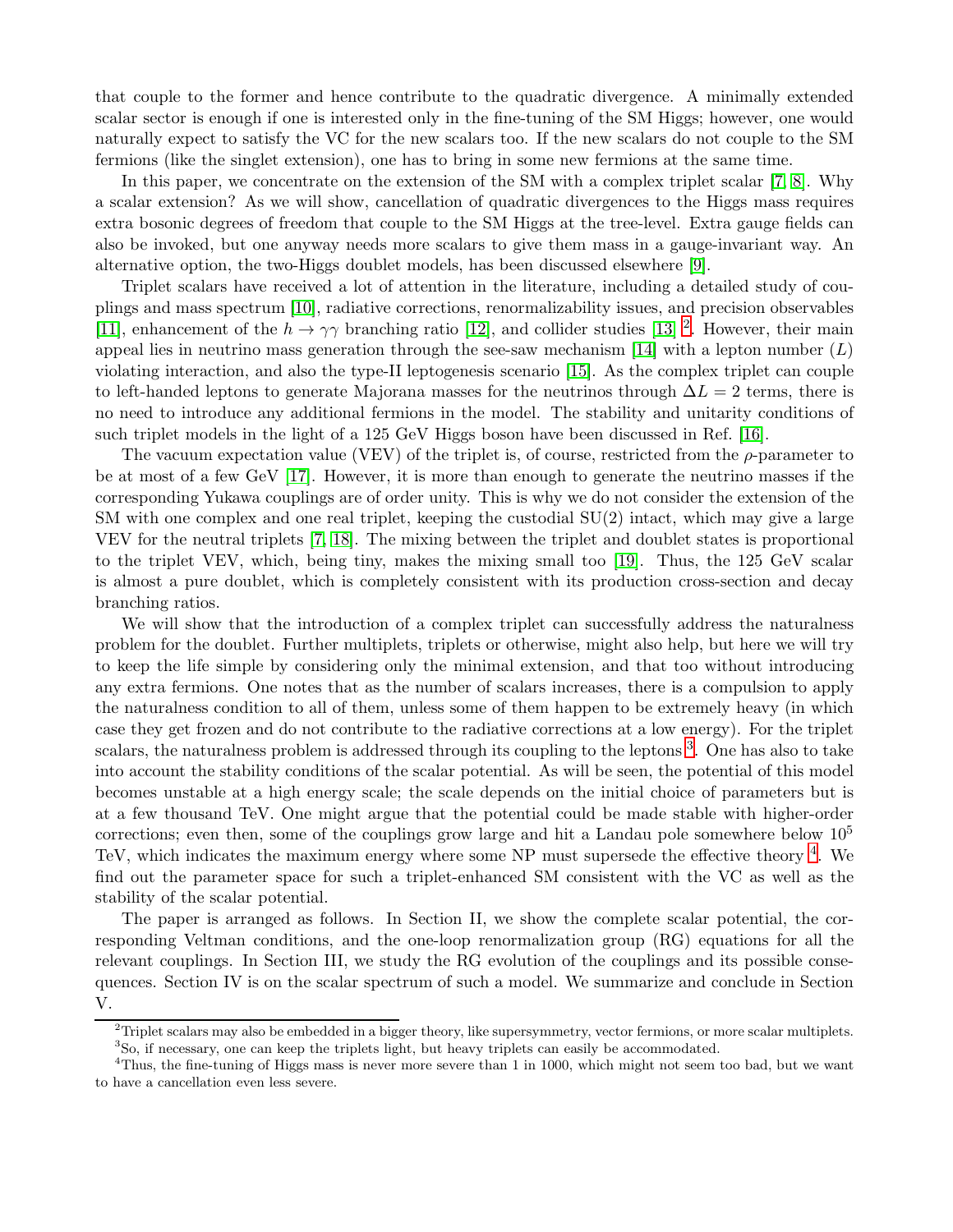# 2 The Veltman Condition

In the SM, with the scalar potential of the form

$$
V(\Phi) = -\mu^2 \Phi^{\dagger} \Phi + \lambda \left(\Phi^{\dagger} \Phi\right)^2, \qquad (1)
$$

the Higgs boson self-energy receives a quadratically divergent correction

<span id="page-2-0"></span>
$$
\delta m_h^2 = \frac{\Lambda^2}{16\pi^2} \left( 6\lambda + \frac{3}{4}g_1^2 + \frac{9}{4}g_2^2 - 6g_t^2 \right) , \qquad (2)
$$

where  $g_1$  and  $g_2$  are the U(1)<sub>Y</sub> (not GUT-normalized) and SU(2)<sub>L</sub> gauge couplings respectively, and  $g_t = \sqrt{2}m_t/v$  is the top quark Yukawa coupling. We treat all other fermions as massless, and use the cut-off regularization,  $\Lambda$  being the cutoff scale. The Veltman condition (VC) demands that the quantity inside the parentheses in Eq. [\(2\)](#page-2-0) be made zero, or at least controllably small, by some symmetry. There are further quadratic divergences coming from two-loop diagrams, but they are suppressed from oneloop contributions by a factor of  $\ln(\Lambda/\mu)/16\pi^2$ , where  $\mu$  is the regularization scale, and we will neglect them here.

One can say that the quadratic divergence is under control if, say,  $|\delta m_h^2| \leq m_h^2$ , which translates into [5](#page-2-1)

$$
\left| m_h^2 + 2m_W^2 + m_Z^2 - 4m_t^2 \right| \le \frac{16\pi^2}{3} \frac{v^2}{\Lambda^2} m_h^2 \,. \tag{3}
$$

This inequality is satisfied in the SM only for  $v^2/\Lambda^2 \geq 0.1$ , or  $\Lambda \leq 760$  GeV, which means that we should expect a NP at this scale. This, however, is almost ruled out by the LHC. Eq. [\(2\)](#page-2-0) also shows that one needs a bosonic contribution to satisfy the Veltman condition.

Let us now enhance the scalar sector with a complex triplet X, with weak hypercharge  $Y = 2$ . The VEVs are

$$
\langle \phi^0 \rangle = \frac{v_1}{\sqrt{2}}, \quad \langle X^0 \rangle = v_2. \tag{4}
$$

We can express the triplet in a bidoublet notation:

$$
X = \begin{pmatrix} X^+/\sqrt{2} & X^{++} \\ X^0 & -X^+/\sqrt{2} \end{pmatrix},
$$
 (5)

and the generic form of the  $\Delta L = 2$  terms is

$$
V_{\Delta L=2} = -i f_{ab} L_a^T C^{-1} \tau_2 X L_b + \text{h.c.} \,, \tag{6}
$$

where C is the charge conjugation operator, and  $L = (\nu \ell)^T$  is the left-handed lepton doublet. If there is no leptonic flavor-changing neutral current, we can take the Yukawa coupling  $f_{ab}$  to be diagonal. For subsequent discussion, we will not only assume  $f_{ab}$  to be diagonal but also to be a multiple of the unit matrix:  $f_{ab} = f \delta_{ab}$ . While this seems to be at variance with the neutrino data, any form that correctly reproduces the neutrino masses and mixing hardly changes our conclusions <sup>[6](#page-2-2)</sup>.

The scalar potential can be written as [\[8\]](#page-9-3)

$$
V = V_2 + V_3 + V_4, \t\t(7)
$$

<span id="page-2-1"></span><sup>&</sup>lt;sup>5</sup>The fine-tuning condition is, of course, subjective, and one can easily allow a higher fine-tuning, but any fine-tuning defeats the motivation of the Veltman condition.

<span id="page-2-2"></span><sup>6</sup>For normal hierarchy, only one of the Yukawa couplings is large and the other two can be neglected; for inverted hierarchy, we have to keep two equally large couplings and neglect the third one. Off-diagonal elements are to be introduced in  $f_{ab}$  to generate the mixing angles. Anyway, a detailed discussion of neutrino mass matrix is outside the scope of this paper.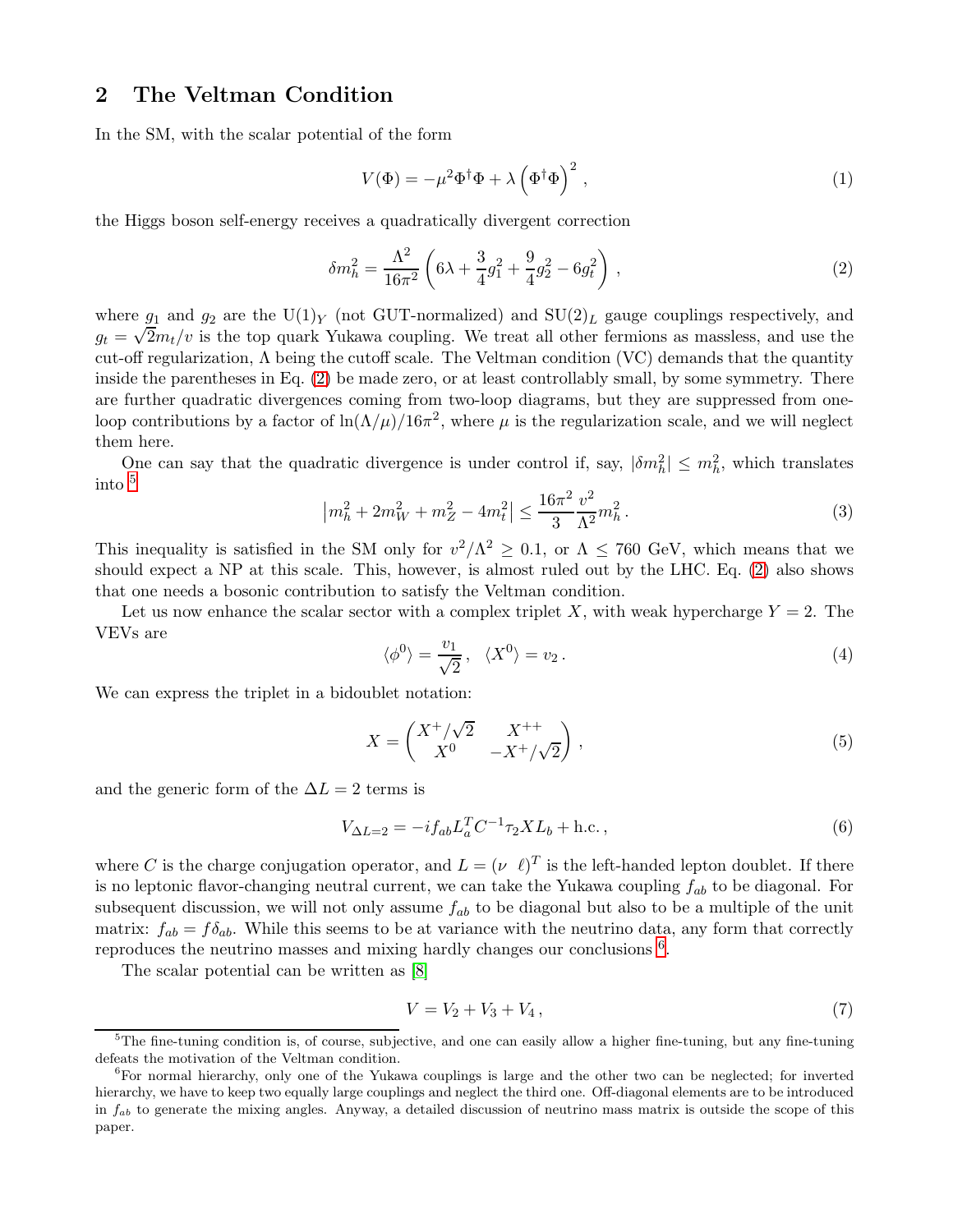where the individual terms are

<span id="page-3-3"></span>
$$
V_2 = -\mu_1^2(\Phi^\dagger \Phi) + \mu_2^2(X^\dagger X),
$$
  
\n
$$
V_3 = -a_0(\Phi \Phi X^\dagger) + h.c.,
$$
  
\n
$$
V_4 = \lambda_1(\Phi^\dagger \Phi)^2 + \lambda_2(X^\dagger X)^2 + \lambda_3(\Phi^\dagger \Phi)(X^\dagger X) + \lambda_4(\Phi^\dagger \tau_i \Phi)(X^\dagger t_i X) + \lambda_5 |X^T \tilde{C} X|^2,
$$
\n(8)

with

$$
\tilde{C} = \begin{pmatrix} 0 & 0 & 1 \\ 0 & 1 & 0 \\ 1 & 0 & 0 \end{pmatrix} \tag{9}
$$

and  $\tau_i$ s and  $t_i$ s (i = 1–3) are the 2 × 2 and 3 × 3 Pauli matrices respectively, with  $t_1 = \delta_{i,i+1} + \delta_{i,i-1}$ ,  $t_2 = -i(\delta_{i,i+1} - \delta_{i,i-1}),$  and  $t_3 = \text{diag}(1,0,-1)$ . Note that the triplet has a "right-sign" mass term, which ensures that the triplet VEV will arise only through the trilinear and quartic interactions, and can remain small without necessarily keeping the triplet light and hence jeopardizing the experimental constraints<sup>[7](#page-3-0)</sup>. Without the trilinear term, there is a global  $O(2)$  symmetry in the neutral scalar sector, so that there will be a physical Goldstone boson in the spectrum if both neutral fields acquire VEV. One needs  $a_0 > 0$  to prevent tachyonic mass of the scalars. Further ramifications of the trilinear term can be found in [\[8\]](#page-9-3).

In terms of the real components, the fields can be written as

$$
\phi^0 = \frac{1}{\sqrt{2}} (\phi^{0R} + v_1 + i\phi^{0I}), \qquad \phi^+ = \frac{1}{\sqrt{2}} (\phi_1 + i\phi_2),
$$
  

$$
X^0 = \frac{1}{\sqrt{2}} (X^{0R} + \sqrt{2}v_2 + iX^{0I}), \qquad X^{++} = \frac{1}{\sqrt{2}} (X_1 + iX_2), \qquad X^+ = \frac{1}{\sqrt{2}} (X_1' + iX_2'), \qquad (10)
$$

where the neutral components have been vacuum-shifted. Only the terms in  $V_4$  are relevant for computing quadratic divergences, so we rewrite those terms as [8](#page-3-1)

$$
V_{4} = \frac{1}{4}\lambda_{1}\left[\left(\phi_{1}^{2} + \phi_{2}^{2} + \phi^{0R^{2}} + \phi^{0I^{2}}\right)^{2}\right] + \frac{1}{4}\lambda_{2}\left[\left(X_{1}^{2} + X_{2}^{2} + X_{1}^{'2} + X_{2}^{'2} + X^{0R^{2}} + X^{0I^{2}}\right)^{2}\right] + \frac{1}{4}\lambda_{3}\left[\left(\phi_{1}^{2} + \phi_{2}^{2} + \phi^{0R^{2}} + \phi^{0I^{2}}\right)\left(X_{1}^{2} + X_{2}^{2} + X_{1}^{'2} + X^{0R^{2}} + X^{0I^{2}}\right)\right] + \frac{1}{4}\lambda_{4}\left[\left(\phi_{1}^{2} + \phi_{2}^{2}\right)\left(X_{1}^{2} + X_{2}^{2}\right) - \left(\phi^{0R^{2}} + \phi^{0I^{2}}\right)\left(X_{1}^{2} + X_{2}^{2}\right) - \left(\phi_{1}^{2} + \phi_{2}^{2}\right)\left(X^{0R^{2}} + X^{0I^{2}}\right) + \left(\phi^{0R^{2}} + \phi^{0I^{2}}\right)\left(X^{0R^{2}} + X^{0I^{2}}\right) + \sqrt{2}\left\{\left(\phi_{1} + i\phi_{2}\right)\left(X_{1}^{'} + iX_{2}^{'}\right)\left(X_{1} - iX_{2}\right)\left(\phi^{0R} - i\phi^{0I}\right) + \text{h.c.}\right\} + \sqrt{2}\left(\phi_{1} + i\phi_{2}\right)\left(X_{1}^{'} - iX_{2}^{'}\right)\left(\phi^{0R} - i\phi^{0I}\right)\left(X^{0R} - iX^{0I}\right) + \text{h.c.}\right] + \lambda_{5}\left[\left(X_{1}^{2} + X_{2}^{2}\right)\left(X^{0R^{2}} + X^{0I^{2}}\right) + \frac{1}{4}\left(X_{1}^{'2} + X_{2}^{'2}\right)^{2} + \frac{1}{2}\left(X_{1}^{'} + iX_{2}^{'}\right)\left(X_{1}^{'} + iX_{2}^{'}\right)\left(X_{1} - iX_{2}\right)\left(X^{0R} + iX^{0I}\right) + \text{h.c.}\right].
$$
\n(11)

With the triplet, the VC for the SM Higgs is modified to

<span id="page-3-2"></span>
$$
\delta m_h^2 = \frac{\Lambda^2}{16\pi^2} \left( 6\lambda_1 + 3\lambda_3 + \frac{3}{4}g_1^2 + \frac{9}{4}g_2^2 - 6g_t^2 \right) ,\qquad (12)
$$

<sup>&</sup>lt;sup>7</sup>The trilinear term can be banished by invoking discrete symmetries  $\Phi \to -\Phi$  and  $X \to -X$ , but the latter also forbids the  $\Delta L = 2$  terms.

<span id="page-3-1"></span><span id="page-3-0"></span><sup>8</sup>We correct a few sign mistakes in [\[8\]](#page-9-3).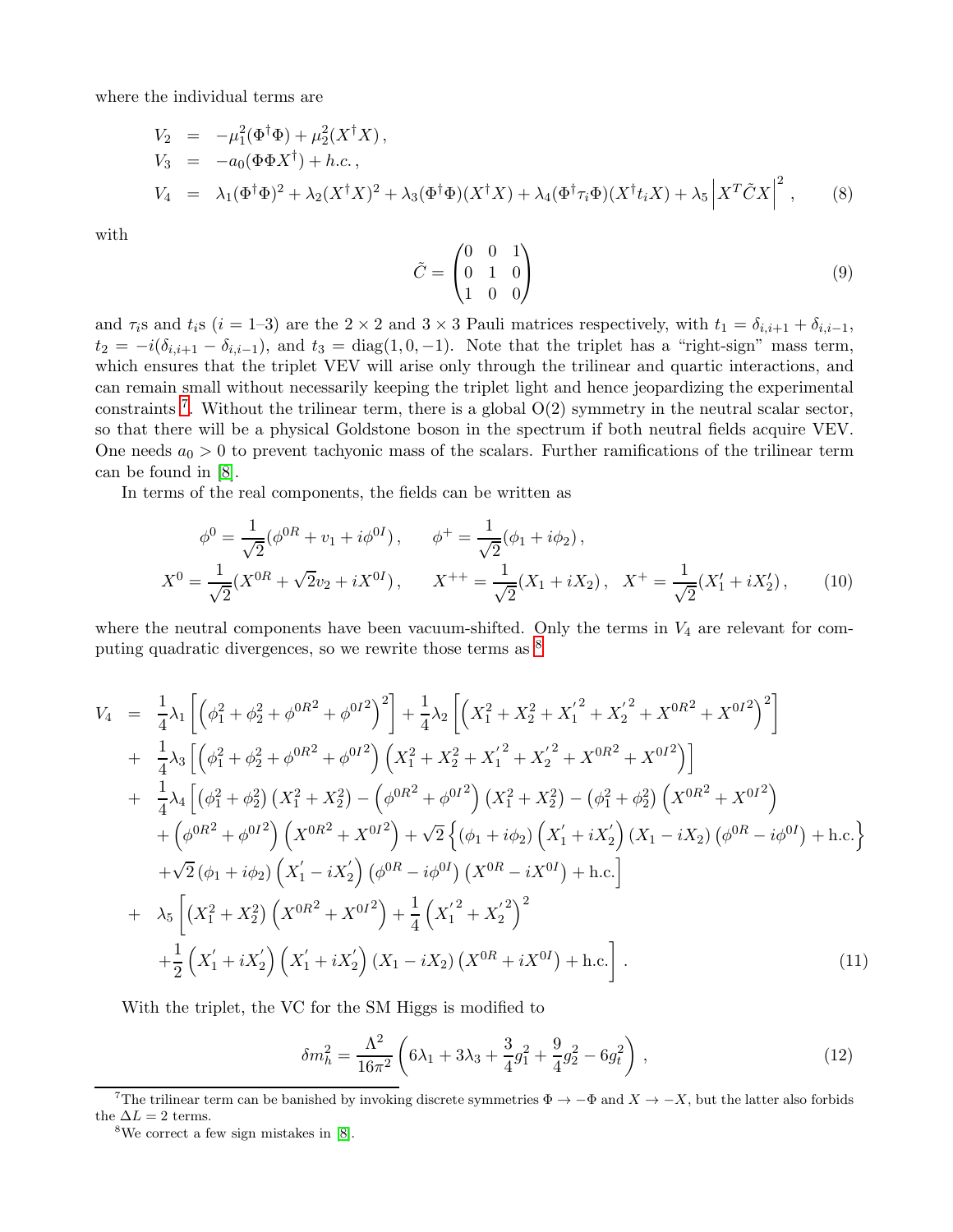With  $m_h = 125 \text{ GeV}, m_W = 80.41 \text{ GeV}, m_Z = 91.19 \text{ GeV}, \text{ and } m_t = 174 \text{ GeV}, \text{ this fixes } \lambda_3 \approx 1.39.$ This is large but still within the perturbative limit of  $4\pi$ . With N identical triplets,  $\lambda_3 \approx 1.39/N$ .

The stability conditions of the scalar potential read

$$
\lambda_1, \lambda_2 \ge 0, \lambda_2 + 2\lambda_5 \ge 0, \lambda_3 \pm \lambda_4 \ge -2\sqrt{\lambda_1 \lambda_2}, \tag{13}
$$

plus some other conditions that are not independent of these. Note that  $\lambda_4$  and  $\lambda_5$  can be negative. As we will show later, the lighter CP-even neutral state at 125.8 GeV is almost a pure doublet, which fixes  $\lambda_1 \sim 0.13$ . Thus, the stability conditions give a range for allowed values of  $\lambda_4$  and a lower limit on  $\lambda_5$  for any given value of  $\lambda_2$ . The VC for the triplet, which couples to the leptons through  $\Delta L = 2$ interaction, reads

<span id="page-4-0"></span>
$$
\delta m_X^2 = \frac{\Lambda^2}{16\pi^2} \left( 4\lambda_2 + \lambda_3 + 2\lambda_5 + \frac{1}{2}g_1^2 + g_2^2 - 3f^2 \right) . \tag{14}
$$

Without the Yukawa term,  $\delta m_X^2$  can never be made to vanish, even with possible negative values of  $\lambda_5$ , due to the stability conditions. There is no contribution proportional to  $\lambda_4$  in Eq. [\(14\)](#page-4-0); the quadratically divergent contributions cancel out. Also, even in the limit  $\lambda_2, \lambda_5 \to 0$ , the large value of  $\lambda_3$  necessitates correspondingly large value of the Yukawa coupling  $f(\sim \mathcal{O}(1))$  and hence an extremely tiny triplet VEV  $v_2$  (~  $\mathcal{O}(10^{-3} \text{ eV})$ ), completely consistent with the  $\rho$ -parameter bound, as well as to the identification of the 125 GeV resonance as the almost-pure SM doublet. The  $3f<sup>2</sup>$  term in Eq. [\(14\)](#page-4-0) appears because of universal leptonic Yukawa couplings. For normal (inverted) hierarchy, we expect  $3f^2 \approx f_{\text{normal}}^2(2f_{\text{inverted}}^2).$ 

We would, of course, like the VCs for both the doublet and the triplet to be stable over the range of validity of the theory. We do not expect the VC combinations to remain exactly zero, because higher-order effects were not taken into account, but we would like a more or less stable behaviour <sup>[9](#page-4-1)</sup>. The one-loop renormalization group (RG) equations for the couplings are as follows:

$$
16\pi^{2}\beta_{\lambda_{1}} = 12\lambda_{1}^{2} + \frac{3}{2}\lambda_{3}^{2} + \lambda_{4}^{2} + 6g_{t}^{2}\lambda_{1} - \frac{3}{2}\lambda_{1}\left(g_{1}^{2} + 3g_{2}^{2}\right) - 3g_{t}^{4} + \frac{3}{16}(g_{1}^{4} + 2g_{1}^{2}g_{2}^{2} + 3g_{2}^{4}),
$$
\n
$$
16\pi^{2}\beta_{\lambda_{2}} = 14\lambda_{2}^{2} + \lambda_{3}^{2} + \lambda_{4}^{2} + 8\lambda_{5}^{2} + 8\lambda_{2}\lambda_{5} + 2f^{2}\lambda_{2} - 6\lambda_{2}\left(g_{1}^{2} + 2g_{2}^{2}\right) + \frac{3}{2}\left(2g_{1}^{4} + 3g_{2}^{4} + 4g_{1}^{2}g_{2}^{2}\right) - f^{4},
$$
\n
$$
16\pi^{2}\beta_{\lambda_{3}} = 6\lambda_{1}\lambda_{3} + 8\lambda_{2}\lambda_{3} + 4\lambda_{3}\lambda_{5} + 2\lambda_{3}^{2} + 2\lambda_{3}(f^{2} + 3g_{t}^{2}) + \frac{3}{2}g_{1}^{4} + 3g_{2}^{4} - \frac{15}{2}\lambda_{3}g_{1}^{2} - \frac{33}{2}\lambda_{3}g_{2}^{2},
$$
\n
$$
16\pi^{2}\beta_{\lambda_{4}} = 2\lambda_{1}\lambda_{4} + 2\lambda_{2}\lambda_{4} - 4\lambda_{4}\lambda_{5} + 4\lambda_{3}\lambda_{4} + 2\lambda_{4}^{2} + 2\lambda_{4}(f^{2} + 3g_{t}^{2}) - \frac{15}{2}g_{1}^{2}\lambda_{4} - \frac{33}{2}g_{2}^{2}\lambda_{4} + 3g_{1}^{2}g_{2}^{2},
$$
\n
$$
16\pi^{2}\beta_{\lambda_{5}} = 12\lambda_{2}\lambda_{5} + 2\lambda_{5}^{2} - \lambda_{4}^{2} + 2f^{2}\lambda_{5} - 6\lambda_{5}g_{1}^{2} - 12\lambda_{5}g_{2}^{2} + \frac{3}{2}g_{2}^{4} - 6g_{1}^{
$$

where  $\beta_h \equiv dh/dt$ , and  $t \equiv \ln(q^2/\mu^2)$ ,  $\mu$  being the regularization scale. Note that our definition of t differs by a factor of 2 from that used by some authors.

### 3 Analysis

To ensure that the VC for the doublet scalar is respected, one needs to fix only the value of  $\lambda_3 \approx 1.39$ . Rest of the couplings are free parameters of the theory, except that Eq. [\(14\)](#page-4-0) provides a relationship between  $\lambda_2$ ,  $\lambda_5$ , and f. The only constraint on  $\lambda_4$  comes from the stability condition. We, of course, assume all couplings to be perturbative  $(\leq 4\pi)$  over the entire range of validity of the theory.

<span id="page-4-1"></span><sup>&</sup>lt;sup>9</sup>In a generic Yukawa theory, if the Higgs mass correction at one-loop remains zero at all scales, the leading two-loop quadratic corrections also vanish [\[2\]](#page-8-1).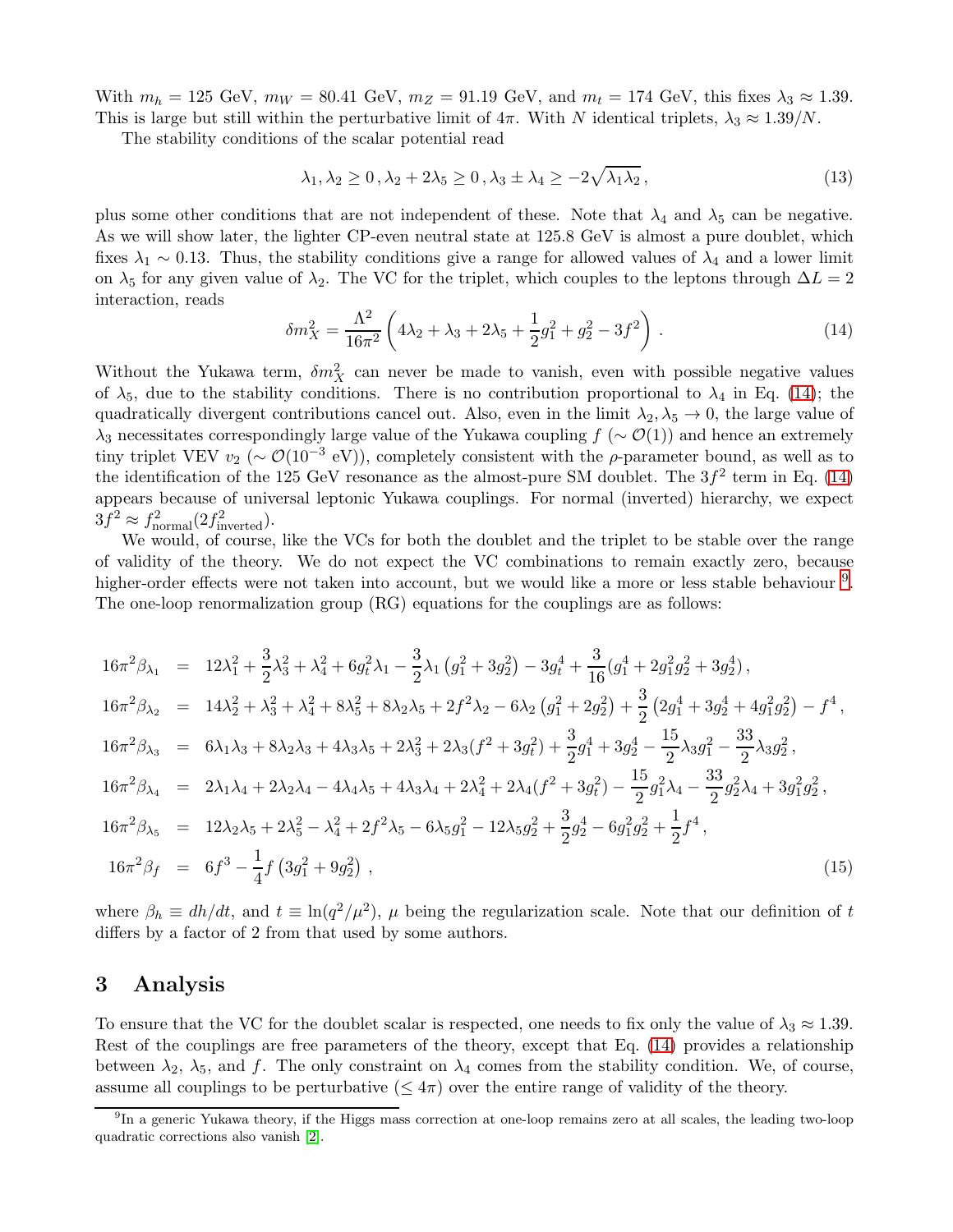

<span id="page-5-1"></span>Figure 1: The running of the couplings, using one-loop RG equations. The values at  $q^2 = m_Z^2$  are  $\lambda_2 = 0.01$ ,  $\lambda_4 = \lambda_5 = 0$ , and the rest are fixed by physical masses and/or Veltman Conditions.

A scan over the free couplings is needed because their initial values, consistent with the stability conditions, fix the range of validity R of the theory. This is particularly true for  $\lambda_2$ . Over the entire parameter space  $\lambda_2$  initially increases, and then reverses and becomes negative, indicating some other new physics <sup>[10](#page-5-0)</sup>. A typical evolution is shown in Fig. [1.](#page-5-1) The reason for such a turning behaviour of  $\lambda_2$ is easy to follow from the RG equations. The value of  $f$  at the electroweak scale is fixed by the triplet VC,

$$
f = \sqrt{(8\lambda_2 + 2\lambda_3 + 4\lambda_5 + g_1^2 + 2g_2^2)/6},\tag{16}
$$

and this keeps the  $\beta_{\lambda_2}$  positive. However, with increasing  $q^2$ , the Yukawa coupling f increases so rapidly that the  $-f^4$  term causes  $\lambda_2$  to turn back, and ultimately the theory becomes unstable. The range R as a function of  $\lambda_2$ , keeping  $\lambda_4 = \lambda_5 = 0$ , is shown in Fig. [2.](#page-5-2)



<span id="page-5-2"></span>Figure 2: The range of validity of the theory as a function of initial values of  $\lambda_2$  keeping  $\lambda_4 = \lambda_5 = 0$ .

Fig. [2](#page-5-2) might seem counter-intuitive; with increasing  $\lambda_2$ ,  $\beta_{\lambda_2}$  starts out from a more positive value, but R appears to shrink. This is because larger values of  $\lambda_2$  need correspondingly larger values of f to satisfy the triplet VC, and thus the turning of  $\lambda_2$  occurs at a lower energy scale. Thus, we do not envisage  $\lambda_2$  to be very large.

<span id="page-5-0"></span><sup>&</sup>lt;sup>10</sup>One must remember that we are using only one-loop RG equations. However, the drop of  $\lambda_2$  is so sharp, thanks to the rapidly increasing value of f, that we do not expect a qualitative change in the outcome even if we include higher-order terms.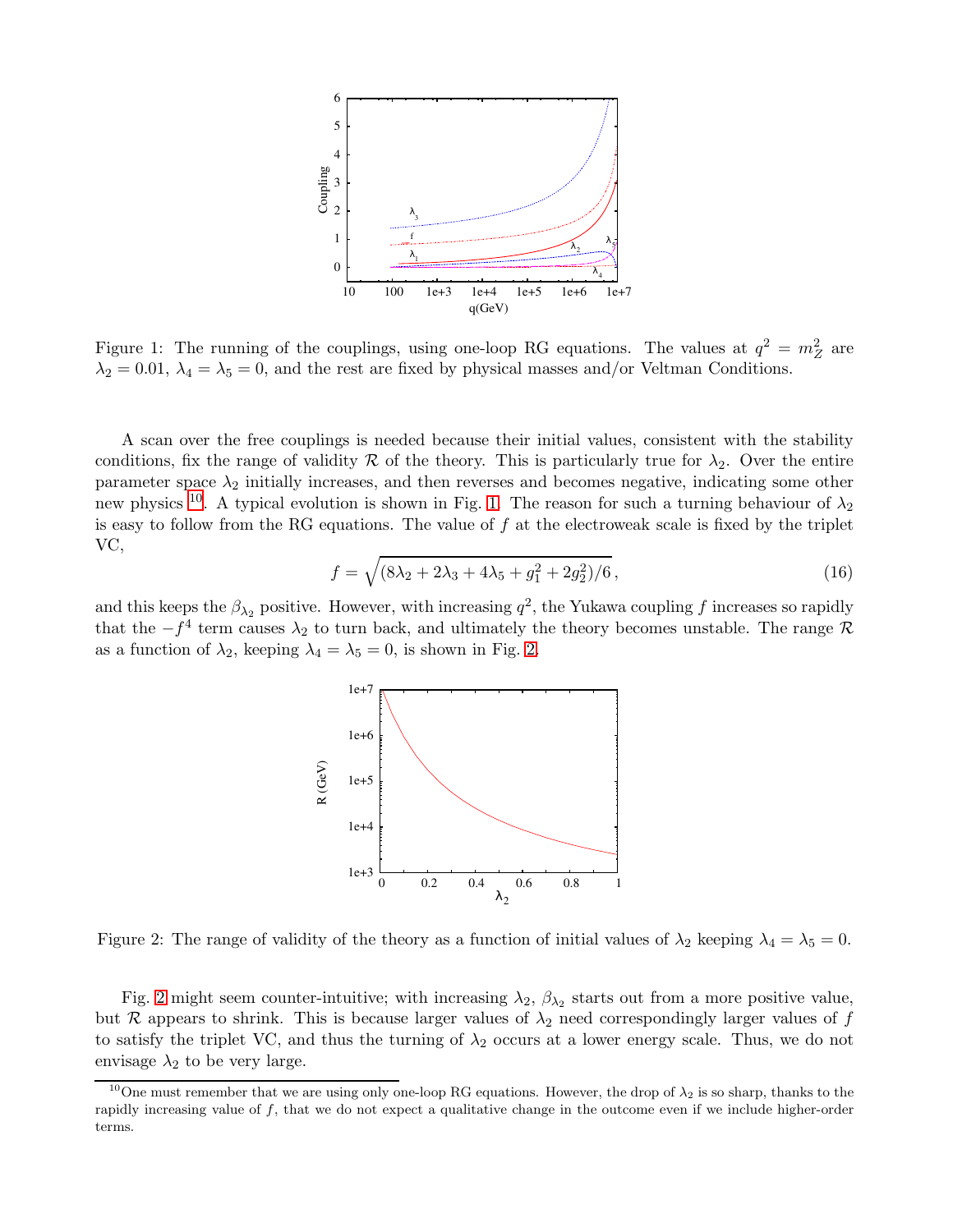

<span id="page-6-0"></span>Figure 3: Left panel: Range of validity as a function of initial values of  $\lambda_4$ , with  $\lambda_5 = 0$ , and  $\lambda_2 =$ 0.01(0.5) for upper red (lower blue) line. Right panel: The same as a funcion of initial values of  $\lambda_5$ , with  $\lambda_4 = 0$ , and  $\lambda_2 = 0.01(0.5)$  for upper blue (lower red) line.

R also depends on the initial values of  $\lambda_4$  and  $\lambda_5$ , as shown in Fig. [3.](#page-6-0) With increasing  $|\lambda_4|$ , the range increases. This is easy to understand;  $\beta_{\lambda_2}$  picks up another positive contribution,  $\lambda_4^2$ , which keeps  $\lambda_2$  positive for higher values of  $q^2$ . For  $\lambda_5$ , the deciding factor is the initial value of f; the lower the starting value of f, the higher the range of validity.

All the other quartic couplings except  $\lambda_2$  hit the Landau pole almost simultaneously, because of the coupled nature of the RG equations. This, however, occurs beyond R but typically between  $(2-4)\mathcal{R}$ . Thus, the fine-tuning problem is never as severe as that of the SM.



<span id="page-6-1"></span>Figure 4: Stability of the VC: the lower red line is for the triplet VC and the upper blue line is for the doublet VC. On the y-axis we plot  $\delta m_{h(X)}^2 (16\pi^2/\Lambda^2)$ . Drawn for  $\lambda_2 = 0.01$ ,  $\lambda_4 = \lambda_5 = 0$ .

As a last thing, we show, in Fig. [4,](#page-6-1) how the radiative corrections behave as we go up the energy scale. What is plotted is  $\delta m_{h,X}^2$  times  $16\pi^2/\Lambda^2$ , or in other words, the combinations of the couplings in Eqs. [\(12\)](#page-3-2) and [\(14\)](#page-4-0) as a function of the energy scale q. We find that the doublet VC is more or less stable while the triplet VC shows a sharp drop because of the steep increase in  $f$ .

### 4 Scalar Spectrum

Let us first note that there exists a strong hierarchy between  $v_1$  and  $v_2$ ;  $v_2/v_1 \sim \mathcal{O}(10^{-14})$ . This has nothing to do with fine-tuning; it is but a reflection of the hierarchy between neutrino mass and the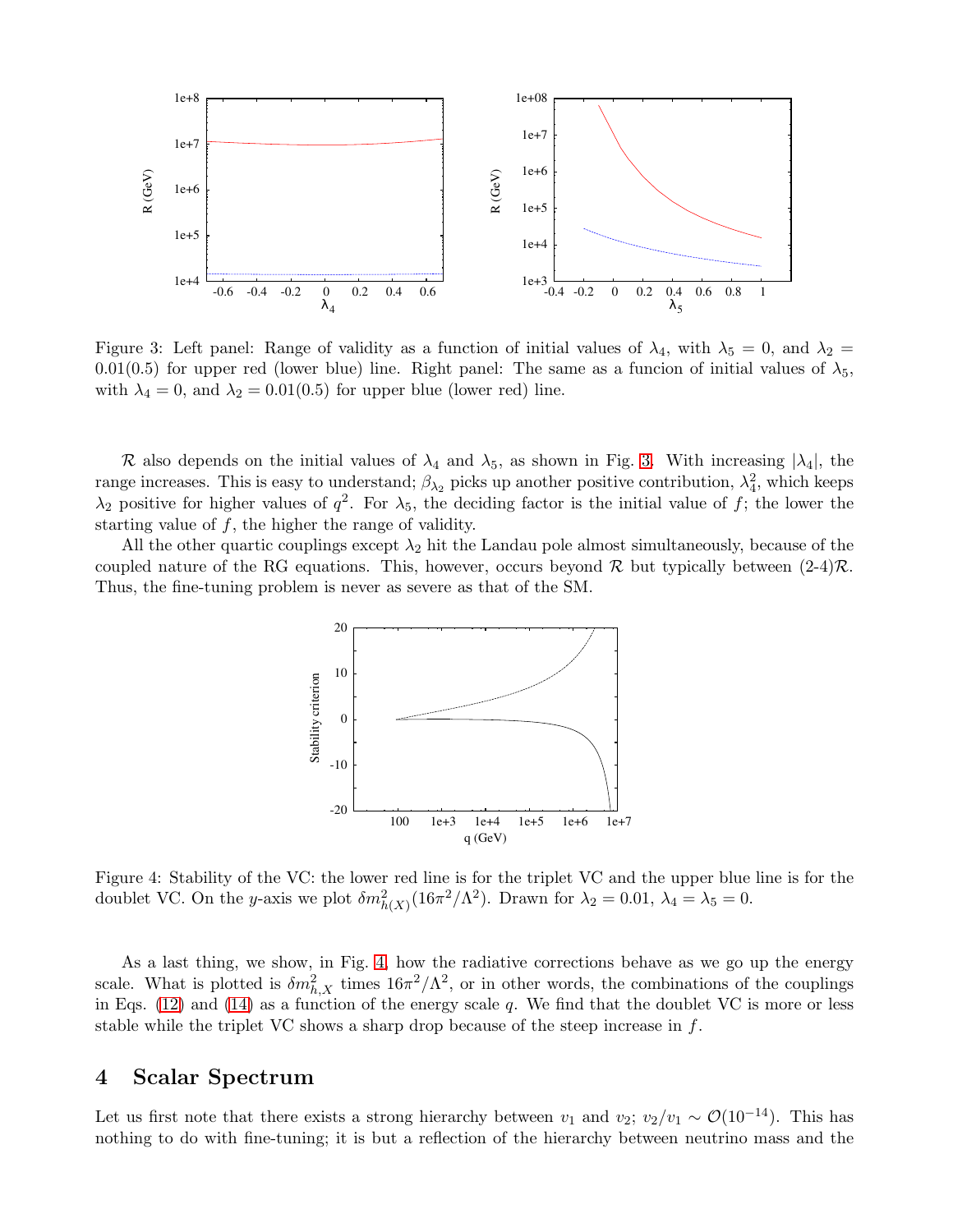electroweak scale.

The doubly-charged scalar  $H^{++}$  is a pure triplet and its mass can directly be read off from Eq. [\(8\)](#page-3-3):

<span id="page-7-0"></span>
$$
m_{H^{++}}^2 = \mu_2^2 + \frac{1}{2}(\lambda_3 - \lambda_4)v_1^2 + (2\lambda_2 + 4\lambda_5)v_2^2
$$
  
=  $4\lambda_5 v_2^2 - \lambda_4 v_1^2 + \frac{v_1^2}{2} \frac{a_0}{v_2}$ . (17)

There are two singly-charged fields. After diagonalizing the mass matrix, one of them turns out to be the Goldstone boson (which, in the limit  $v_2 \ll v_1$ , is almost a pure doublet), and the other has a mass

<span id="page-7-1"></span>
$$
m_{H^{+}}^{2} = \frac{1}{2} \left( v_{1}^{2} + 4v_{2}^{2} \right) \left( \frac{a_{0}}{v_{2}} - \lambda_{4} \right) . \tag{18}
$$

To get Eqs. [\(17\)](#page-7-0) and [\(18\)](#page-7-1), we have used the minimization conditions [\[8\]](#page-9-3):

$$
-\mu_1^2 + v_1^2 \lambda_1 + v_2^2 (\lambda_3 + \lambda_4) = 2a_0 v_2 ,
$$
  

$$
\mu_2^2 + 2v_2^2 \lambda_2 + \frac{1}{2} v_1^2 (\lambda_3 + \lambda_4) = \frac{a_0 v_1^2}{2v_2}.
$$
 (19)

If  $a_0/v_2 \gg 1$ ,  $H^+$  and  $H^{++}$  are almost mass-degenerate, and their masses can be large; the quartic couplings hardly have any effect on their masses.

The CP-odd neutral scalar, A, is again almost entirely the triplet component  $X^{0I}$ , whose mass is given by

$$
m_A^2 = \frac{1}{2} \frac{a_0}{v_2} \left( v_1^2 + 8v_2^2 \right) \,. \tag{20}
$$

Thus, not only A is almost degenerate with  $H^+$  and  $H^{++}$  in the limit  $a_0/v_2 \gg 1$ ,  $a_0$  has to be nonzero in order to prevent the Goldstone boson  $[8]$  and hence  $v_2$  must be nonzero, albeit small, for the theory to be consistent.

The mass matrix for CP-even neutral scalars can be written, with the help of the minimization conditions of the scalar potential, as

$$
\mathcal{M}^{0R} = \begin{pmatrix} v_1^2 \lambda_1 & \frac{1}{\sqrt{2}} v_1 v_2 \varphi \\ \frac{1}{\sqrt{2}} v_1 v_2 \varphi & 2v_2^2 \lambda_2 + \frac{1}{4} \frac{a_0 v_1^2}{v_2} \end{pmatrix}
$$
(21)

where  $\varphi = \lambda_3 + \lambda_4 - a_0/v_2$ . This is almost a diagonal matrix for  $v_2 \ll v_1$ , so that  $m_h^2 = 2\lambda_1 v_1^2$ . Apart from the 125 GeV scalar, all the other scalars are (almost) pure triplet and close to degenerate for  $a_0/v_2 \ll 1$ . The charged scalars can be pair produced at the LHC, through  $\gamma$  or Z exchange. Single production is suppressed by the tiny value of  $v_2$ . Once produced, they will dominantly decay into a lepton pair, irrespective of their mass. This is in contrast to the case where  $v_2$  is sizable and di-gauge decay channels may be dominant. Such dilepton signals from  $H^{++}$  have been looked for by both ATLAS and CMS collaborations [\[20\]](#page-10-2), and a bound of  $m_{H^{++}} \geq 400$  GeV has been established. This translates into  $a_0/v_2 \gtrsim 5.3$ .

Thus, the main effect of the Veltman condition for the triplets is to enforce a Yukawa coupling  $\sim \mathcal{O}(1)$  and hence a tiny value of v<sub>2</sub>. This makes the triplet decouple from the doublet, for all practical purpose, unless the dimensionless quantity  $a_0/v_2$  falls significantly below the ATLAS and CMS limits. It also makes the triplet scalars almost mass degenerate. Consequently, the only significant production channel is through an s-channel  $\gamma$  or Z exchange. While  $a_0/v_2 > 4\lambda_1 \approx 0.5$  ensures that the lighter CP-even neutral scalar is the doublet, even light triplets are going to be missed unless they can be pair produced.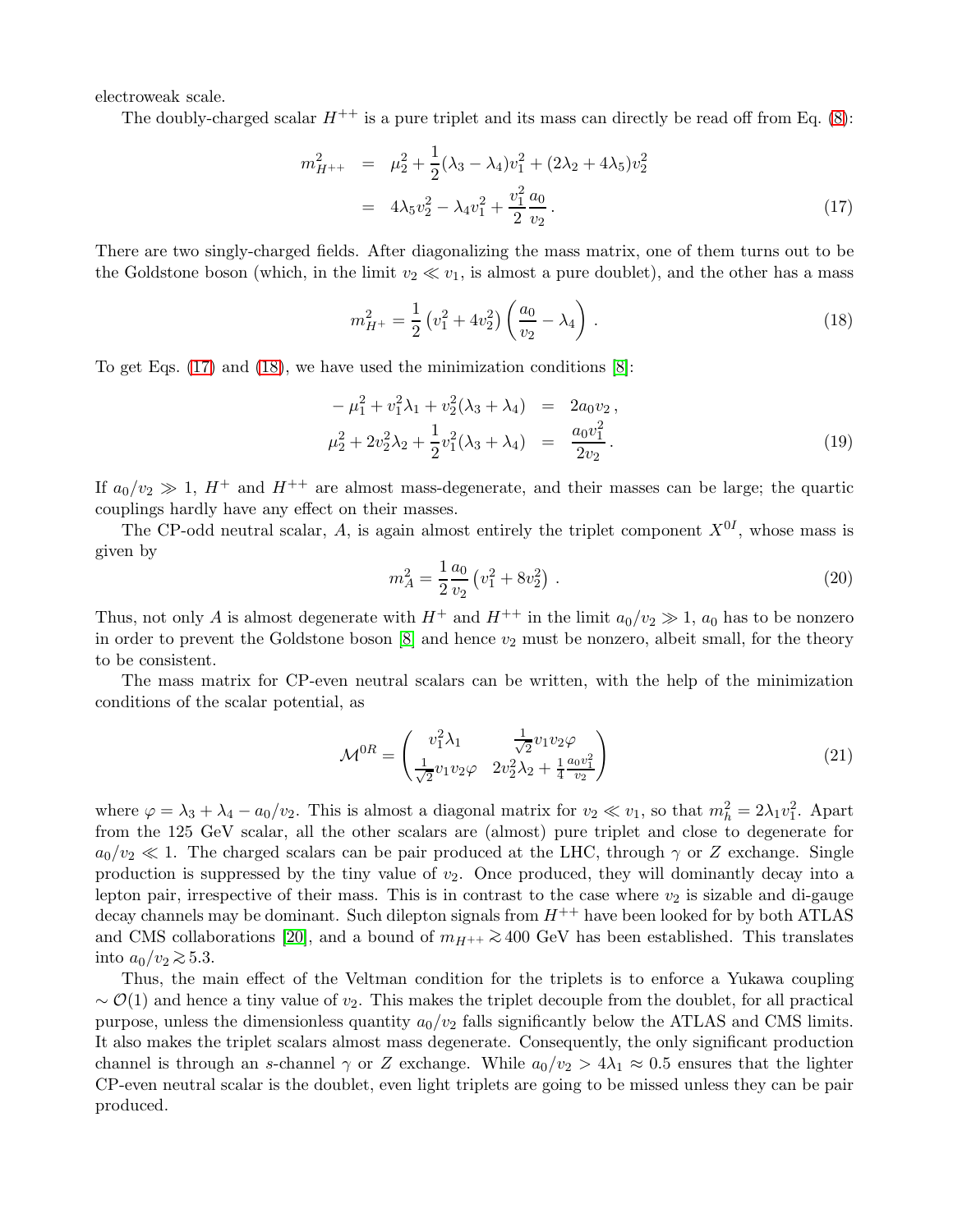## 5 Summary

The SM, as it stands, is definitely not enough to address the fine-tuning problem. If we want to make a minimalistic extension of the SM to address the fine-tuning problem of the Higgs mass, the new degrees of freedom have to be bosonic.

Extension of the SM by scalars demands that the fine-tuning problem of all the scalars be addressed simultaneously, unless some of them are extremely heavy. While some of the scalar couplings can in principle be negative, stability of the scalar potential forces the new scalars to have some fermionic couplings. In this respect, a complex triplet is an interesting alternative as (i) it can couple to the SM leptons through  $\Delta L = 2$  interactions and generate Majorana masses for the neutrinos; (ii) the smallness of the neutrino masses ensures that the triplet VEV is tiny if the new Yukawa couplings are of order unity, so that the  $\rho$ -parameter constraint is easily evaded. Moreover, the lightest CP-even scalar remains an almost pure doublet, in conformity with the LHC Higgs data.

Addition of the triplet gives an extra positive contribution to the Veltman condition for the doublet. The coupling  $\lambda_3$ , as defined in Eq. [\(8\)](#page-3-3), turns out to be 1.39 for exact cancellation of one-loop quadratic corrections (and  $1.39/N$  if there are N number of identical complex triplets). Similarly, with the help of other couplings, one can satisfy the triplet VC too.

We have also checked the evolution of the couplings for the stability of the scalar potential, albeit at the one-loop level. The contribution of two-loop diagrams are suppressed by an additional factor of  $\ln(\Lambda^2/m^2)/16\pi^2$ , which is at most as a few per cent level to the one-loop contributions for  $\Lambda \sim 10^6$ GeV. The potential becomes unstable as  $\lambda_2$  becomes negative at some high scale  $\mathcal R$  at the ballpark of thousands of TeV. This indicates some new physics at this scale which must change the  $\beta$ -functions. If we neglect this feature, the other scalar quartic couplings blow up within one order of magnitude of  $\mathcal{R}$ , so some new physics is indicated anyway.

One might wonder about the motivation of introducing the Veltman condition to address the finetuning problem if the theory itself becomes invalid at, say,  $10^6$  GeV. We would argue that it is still a useful approach; the fine-tuning is still there in the SM, maybe not as terrible as  $1$  in  $10^{17}$  but even 1 in  $10<sup>4</sup>$  is bad enough, and should be addressed. At this point, we do not know what the nature of the NP at  $\mathcal R$  is, but the theory below  $\mathcal R$  can be treated as an effective theory, with those heavy degrees of freedom integrated out. In a subsequent publication, we will discuss the role of effective higher-dimensional operators to the Veltman condition.

### 6 Acknowledgements

We thank Nabarun Chakrabarty for pointing out an error in the original manuscript. I.C. acknowledges CSIR, Govt. of India, for a research fellowship. A.K. acknowledges DST, Govt. of India, and CSIR, Govt. of India, for research support. He also acknowledges the partial support from the DRS programme of UGC, Govt. of India.

# <span id="page-8-0"></span>References

- <span id="page-8-1"></span>[1] M. J. G. Veltman, Acta Phys. Polon. B 12, 437 (1981).
- <span id="page-8-2"></span>[2] M. B. Einhorn and D. R. T. Jones, Phys. Rev. D 46, 5206 (1992).
- <span id="page-8-3"></span>[3] A. Kundu and S. Raychaudhuri, Phys. Rev. D 53, 4042 (1996) [\[hep-ph/9410291\]](http://arxiv.org/abs/hep-ph/9410291).
- [4] B. Grzadkowski and J. Wudka, Phys. Rev. Lett. 103, 091802 (2009) [\[arXiv:0902.0628](http://arxiv.org/abs/0902.0628) [hep-ph]]; A. Drozd, B. Grzadkowski and J. Wudka, JHEP 1204, 006 (2012) [\[arXiv:1112.2582](http://arxiv.org/abs/1112.2582) [hep-ph]]; F. Bazzocchi and M. Fabbrichesi, Phys. Rev. D 87, no. 3, 036001 (2013) [\[arXiv:1212.5065](http://arxiv.org/abs/1212.5065) [hep-ph]].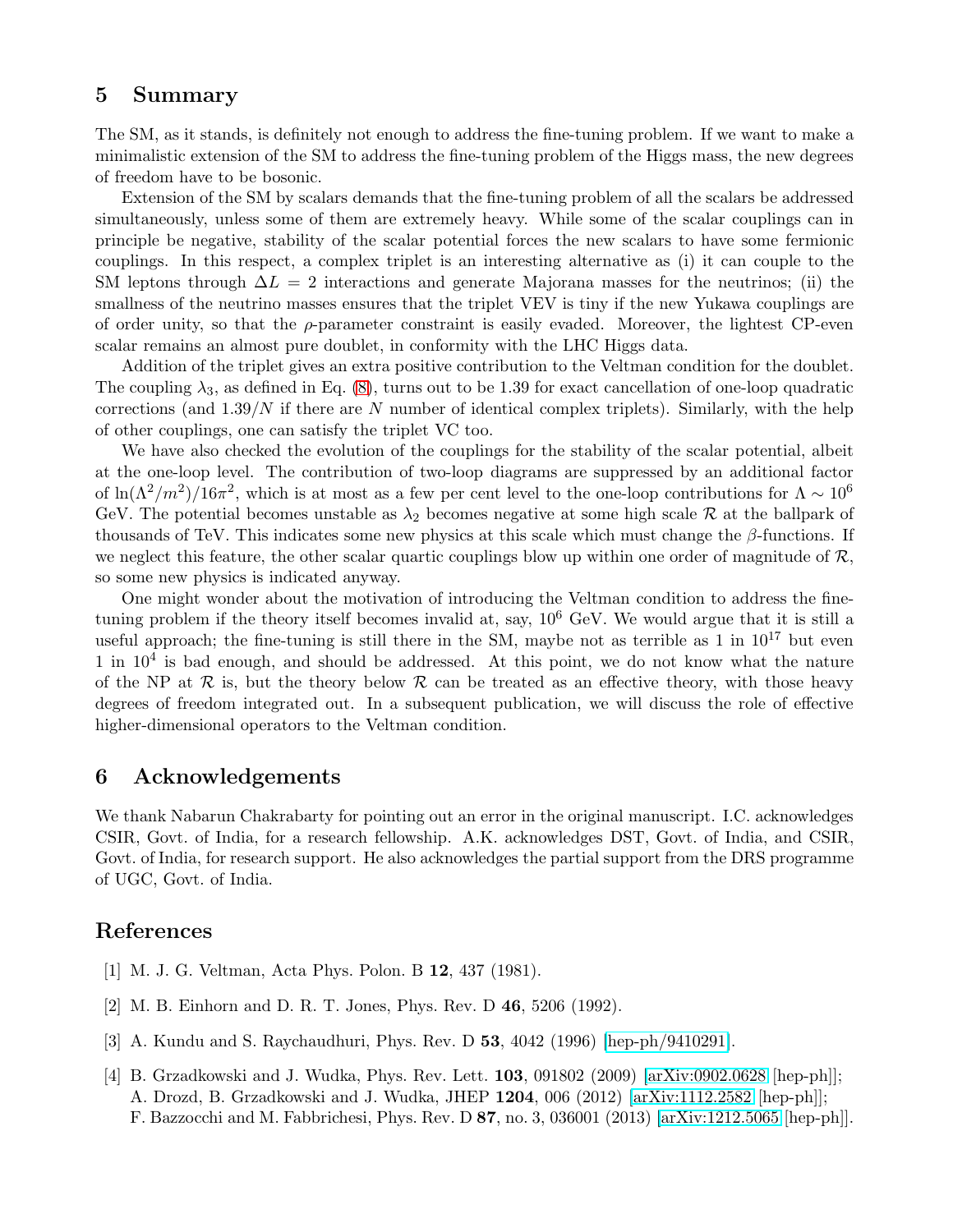- <span id="page-9-1"></span><span id="page-9-0"></span>[5] I. Chakraborty and A. Kundu, Phys. Rev. D 87, 055015 (2013) [\[arXiv:1212.0394](http://arxiv.org/abs/1212.0394) [hep-ph]].
- <span id="page-9-2"></span>[6] I. Masina and M. Quiros, Phys. Rev. D 88, 093003 (2013) [\[arXiv:1308.1242](http://arxiv.org/abs/1308.1242) [hep-ph]].
- <span id="page-9-3"></span>[7] J. F. Gunion, R. Vega and J. Wudka, Phys. Rev. D 42, 1673 (1990); Phys. Rev. D 43, 2322 (1991).
- <span id="page-9-4"></span>[8] P. Dey, A. Kundu and B. Mukhopadhyaya, J. Phys. G 36, 025002 (2009) [\[arXiv:0802.2510](http://arxiv.org/abs/0802.2510) [hepph]].
- <span id="page-9-5"></span>[9] I. Chakraborty and A. Kundu, [arXiv:1404.3038](http://arxiv.org/abs/1404.3038) [hep-ph].
- [10] I. Gogoladze, N. Okada and Q. Shafi, Phys. Rev. D 78, 085005 (2008) [\[arXiv:0802.3257](http://arxiv.org/abs/0802.3257) [hep-ph]]; H. E. Logan and M. -A. Roy, Phys. Rev. D 82, 115011 (2010) [\[arXiv:1008.4869](http://arxiv.org/abs/1008.4869) [hep-ph]]; F. Arbabifar, S. Bahrami and M. Frank, Phys. Rev. D 87, 015020 (2013) [\[arXiv:1211.6797](http://arxiv.org/abs/1211.6797) [hepph]].
- <span id="page-9-6"></span>[11] M. -C. Chen, S. Dawson and C. B. Jackson, Phys. Rev. D 78, 093001 (2008) [\[arXiv:0809.4185](http://arxiv.org/abs/0809.4185) [hep-ph]]; M. Aoki, S. Kanemura, M. Kikuchi and K. Yagyu, Phys. Lett. B 714, 279 (2012) [\[arXiv:1204.1951](http://arxiv.org/abs/1204.1951) [hep-ph]]; Phys. Rev. D 87, 015012 (2013) [\[arXiv:1211.6029](http://arxiv.org/abs/1211.6029) [hep-ph]]; T. Fukuyama, H. Sugiyama and K. Tsumura, JHEP 1003, 044 (2010) [\[arXiv:0909.4943](http://arxiv.org/abs/0909.4943) [hep-ph]]; S. Kanemura and K. Yagyu, Phys. Rev. D 85, 115009 (2012) [\[arXiv:1201.6287](http://arxiv.org/abs/1201.6287) [hep-ph]].
- <span id="page-9-7"></span>[12] A. Arhrib, R. Benbrik, M. Chabab, G. Moultaka and L. Rahili, [arXiv:1202.6621](http://arxiv.org/abs/1202.6621) [hep-ph]; A. G. Akeroyd and S. Moretti, Phys. Rev. D 86, 035015 (2012) [\[arXiv:1206.0535](http://arxiv.org/abs/1206.0535) [hep-ph]].
- <span id="page-9-8"></span>[13] M. Chaichian, P. Hoyer, K. Huitu, V. A. Khoze and A. D. Pilkington, JHEP 0905, 011 (2009) [\[arXiv:0901.3746](http://arxiv.org/abs/0901.3746) [hep-ph]]; A. G. Akeroyd and C. -W. Chiang, Phys. Rev. D 80, 113010 (2009) [\[arXiv:0909.4419](http://arxiv.org/abs/0909.4419) [hep-ph]]; S. Godfrey and K. Moats, Phys. Rev. D 81, 075026 (2010) [\[arXiv:1003.3033](http://arxiv.org/abs/1003.3033) [hep-ph]]; M. Aoki, S. Kanemura and K. Yagyu, Phys. Rev. D 85, 055007 (2012) [\[arXiv:1110.4625](http://arxiv.org/abs/1110.4625) [hep-ph]]; C. Englert, E. Re and M. Spannowsky, Phys. Rev. D 87, no. 9, 095014 (2013) [\[arXiv:1302.6505](http://arxiv.org/abs/1302.6505) [hep-ph]]; Phys. Rev. D 88, 035024 (2013) [\[arXiv:1306.6228](http://arxiv.org/abs/1306.6228) [hep-ph]].
- <span id="page-9-9"></span>[14] J. Schechter and J. W. F. Valle, Phys. Rev. D **22**, 2227 (1980); G. Lazarides, Q. Shafi and C. Wetterich, Nucl. Phys. B 181, 287 (1981); R. N. Mohapatra and G. Senjanovic, Phys. Rev. D 23, 165 (1981); W. Chao and H. Zhang, Phys. Rev. D 75, 033003 (2007) [\[hep-ph/0611323\]](http://arxiv.org/abs/hep-ph/0611323); C. -S. Chen and C. -M. Lin, Phys. Lett. B 695, 9 (2011) [\[arXiv:1009.5727](http://arxiv.org/abs/1009.5727) [hep-ph]]; A. Chaudhuri, W. Grimus and B. Mukhopadhyaya, JHEP 1402, 060 (2014) [\[arXiv:1305.5761](http://arxiv.org/abs/1305.5761) [hep-ph]].
- <span id="page-9-10"></span>[15] See, e.g. E. Ma and U. Sarkar, Phys. Rev. Lett. 80, 5716 (1998) [\[hep-ph/9802445\]](http://arxiv.org/abs/hep-ph/9802445); T. Hambye, E. Ma and U. Sarkar, Nucl. Phys. B 602, 23 (2001) [\[hep-ph/0011192\]](http://arxiv.org/abs/hep-ph/0011192); D. Aristizabal Sierra, M. Dhen and T. Hambye, [arXiv:1401.4347](http://arxiv.org/abs/1401.4347) [hep-ph].
- <span id="page-9-11"></span>[16] P. S. Bhupal Dev, D. K. Ghosh, N. Okada and I. Saha, JHEP 1303, 150 (2013) [Erratum-ibid. 1305, 049 (2013)] [\[arXiv:1301.3453\]](http://arxiv.org/abs/1301.3453).
- <span id="page-9-12"></span>[17] T. Blank and W. Hollik, Nucl. Phys. B 514, 113 (1998) [\[hep-ph/9703392\]](http://arxiv.org/abs/hep-ph/9703392); M. -C. Chen, S. Dawson and T. Krupovnickas, Int. J. Mod. Phys. A 21, 4045 (2006) [\[hep-ph/0504286\]](http://arxiv.org/abs/hep-ph/0504286); Phys. Rev. D **74**, 035001 (2006) [\[hep-ph/0604102\]](http://arxiv.org/abs/hep-ph/0604102); S. Banerjee, M. Frank, and S. K. Rai, [arXiv:1312.4249.](http://arxiv.org/abs/1312.4249)